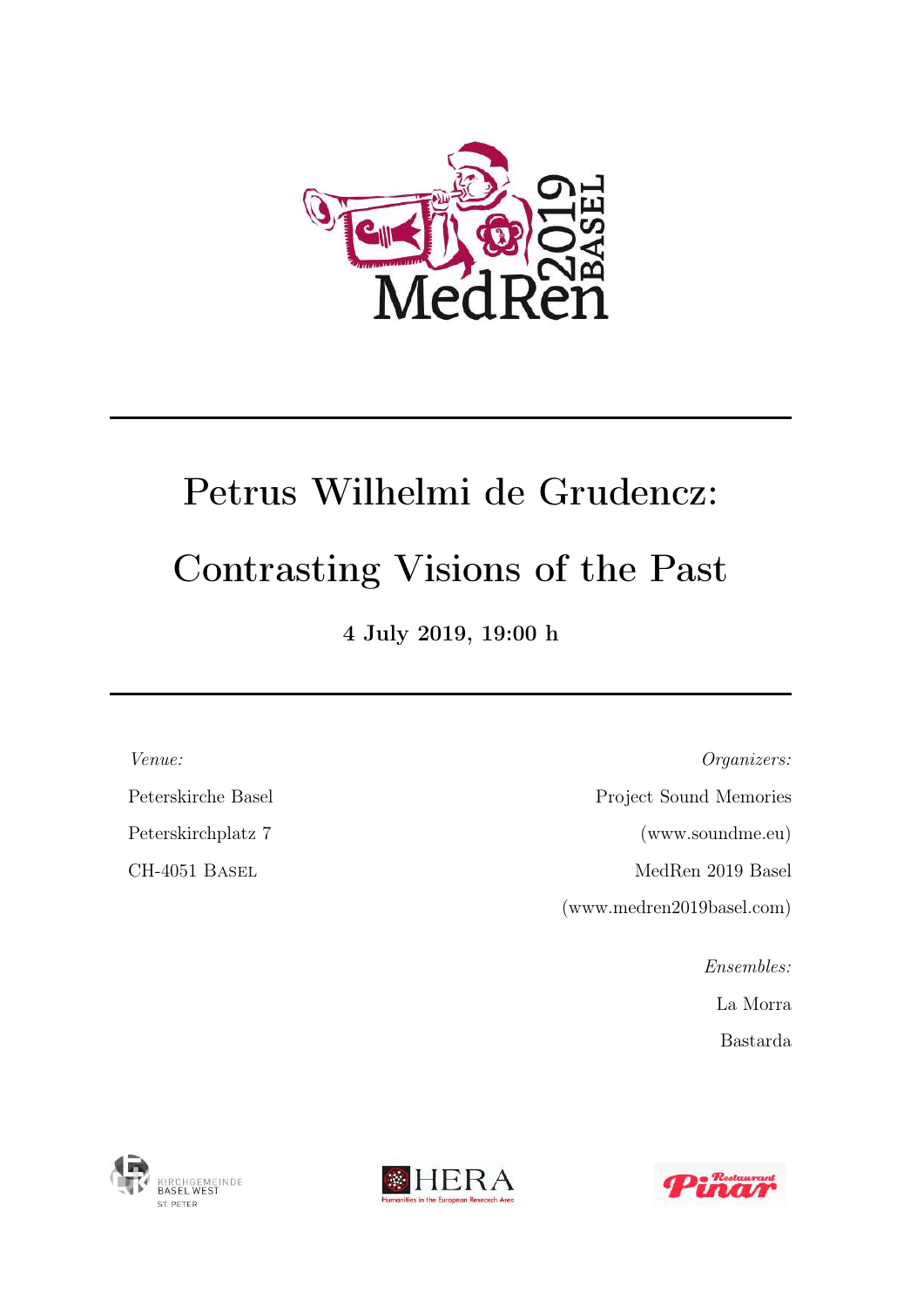



This evening's concert was made possible by a financial contribution from the HERA-funded joint research project Sound Memories: The Musical Past in Late-Medieval and Early-Modern Europe (www.soundme.eu). This project has received funding from the European Union's Horizon 2020 research and innovation program under grant agreement no. 649307.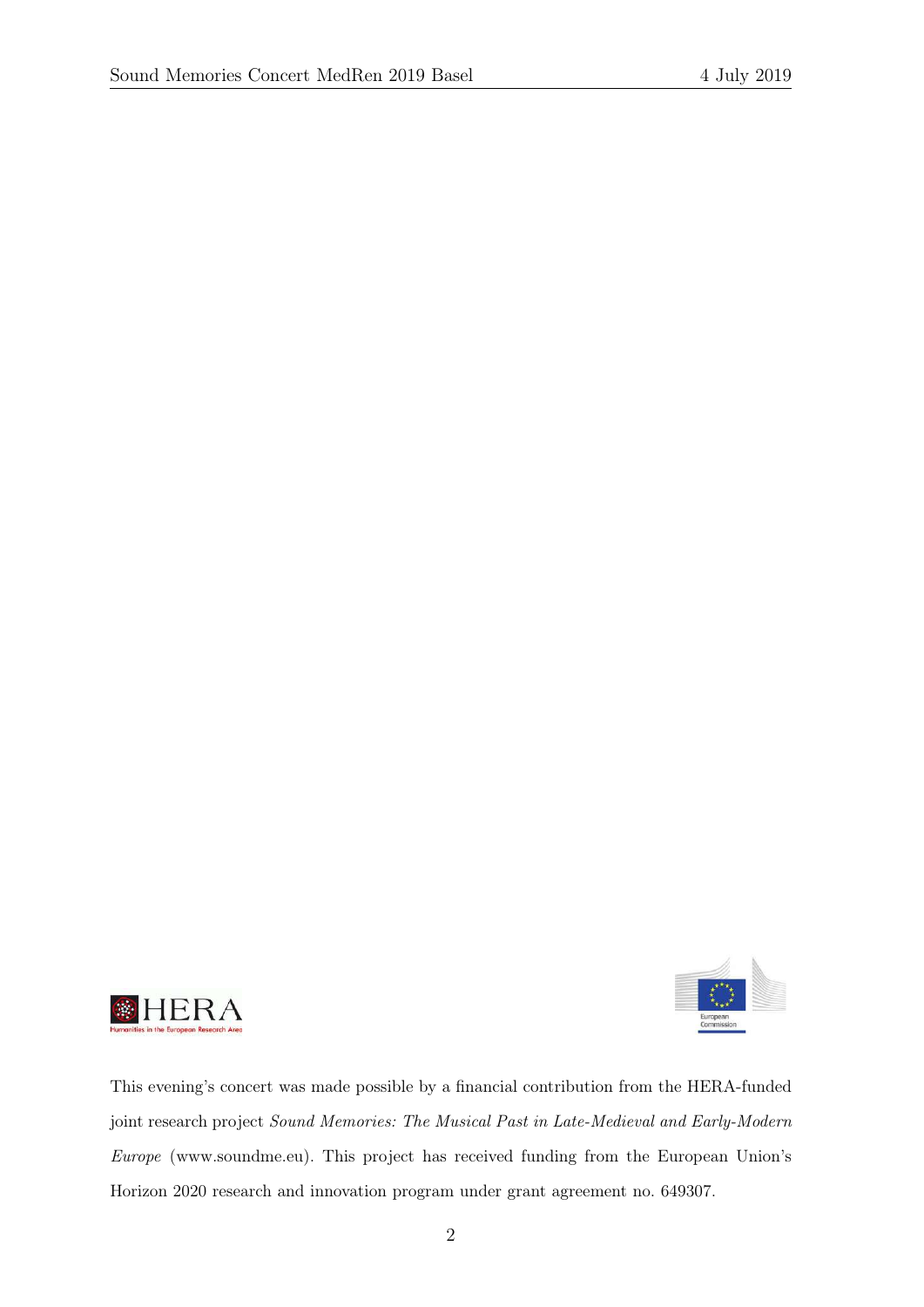Petrus Wilhelmi de Grudencz: Contrasting Visions of the Past

Introduction I: Karl Kügle Kyrie 'Fons Bonitatis' (I: La Morra, II: Bastarda) Introduction II: Paweł Gancarczyk Promitat eterno (I: La Morra, II: Bastarda) Probleumata enigmatum (La Morra) Presulis eminentiam (Bastarda) Psalteriis et tympanis (La Morra) Plaude euge theotocos (La Morra) Psalmodium exileratum (La Morra) Presidiorum erogatrix (Bastarda) Predulcis eurus (Bastarda)

Pneuma eucaristarum – Veni vere – Paraclito tripudia – Dator (La Morra)

Performers

Bastarda (Warsaw)

Paweł Szamburski (clarinet) Tomasz Pokrzywiński (cello) Michał Górczyński (contrabass clarinet)

Doron Schleifer (voice) Ivo Haun de Oliveira (voice) Giacomo Schiavo (voice) Sebastian León (voice) Corina Marti (clavicembalum) Michal Gondko (plectrum lute)

La Morra (Basle)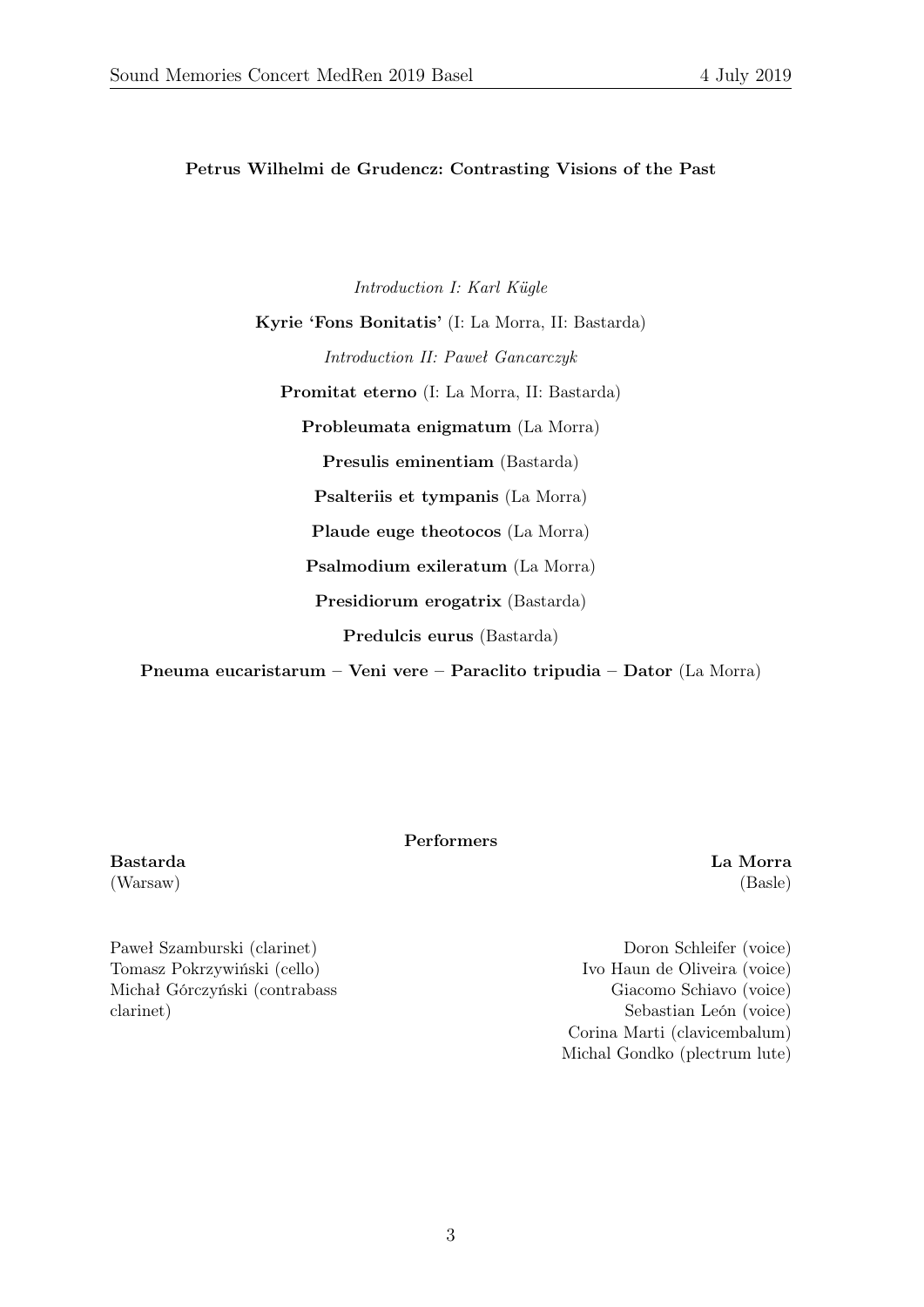## KYRIE: FONS BONITATIS

KYRIE – fons bonitatis,  $LORD -$  wellspring of goodness, pater ingenite, a quo bona cuncta unbegotten Father, from procedunt, – ELEISON. whom all good things proceed,

KYRIE – sacerdos summe, LORD – highest Priest, hunc novum respice sacerdotem look upon this new priest as he

CHRISTE – unice dei patris genite, CHRIST – only-begotten Son of quem de virgine nasciturum mundo the holy prophets that he would be – ELEISON. world, be merciful to your people,

CHRISTE – hodie in altari cernite CHRIST – today you (plural) see Iesum Christum, nostri miserere tali specie, Jesus Christ on the altar – have sicut vere die Parasceve pependit pro mercy upon us – in such aspect as nobis in cruce, – ELEISON. truly when he hung for us

KYRIE – ignis divine pectora nostra succende, LORD – ignite our breasts with the ut digni pariter te laudare possimus divine fire, that we may forever be semper, – ELEISON. worthy to praise you, – HAVE MERCY.

– HAVE MERCY.

solemnisantem, – ELEISON. celebrates Mass – HAVE MERCY.

miserere populo tuo, the Father, of whom it was foretold by mirifice sancti predixerunt prophete, miraculously born of a virgin into the – HAVE MERCY.

> on the cross on Good Friday – HAVE MERCY.

#### PROMITAT ETERNO

Promitat Eterno Trono RegiVe Superno Let him bring forth chants (?) to the patri regnanti super ethera cuncta canti, eternal and supreme throne of the Father psallant clerorum modulamina preconiorum and King who reigns above the firmament, cum devotorum libamine mentis amorum let the singing of the celebrating clergy ut nos sacrarum rivo mundet veniarum, resound, accompanied by the sacrifice of hinc ad amenorum nos ducat regna polorum. the souls of devout love, so that he may

cleanse us in the stream of sacred pardons and lead us hence to the realms of pleasant Heaven.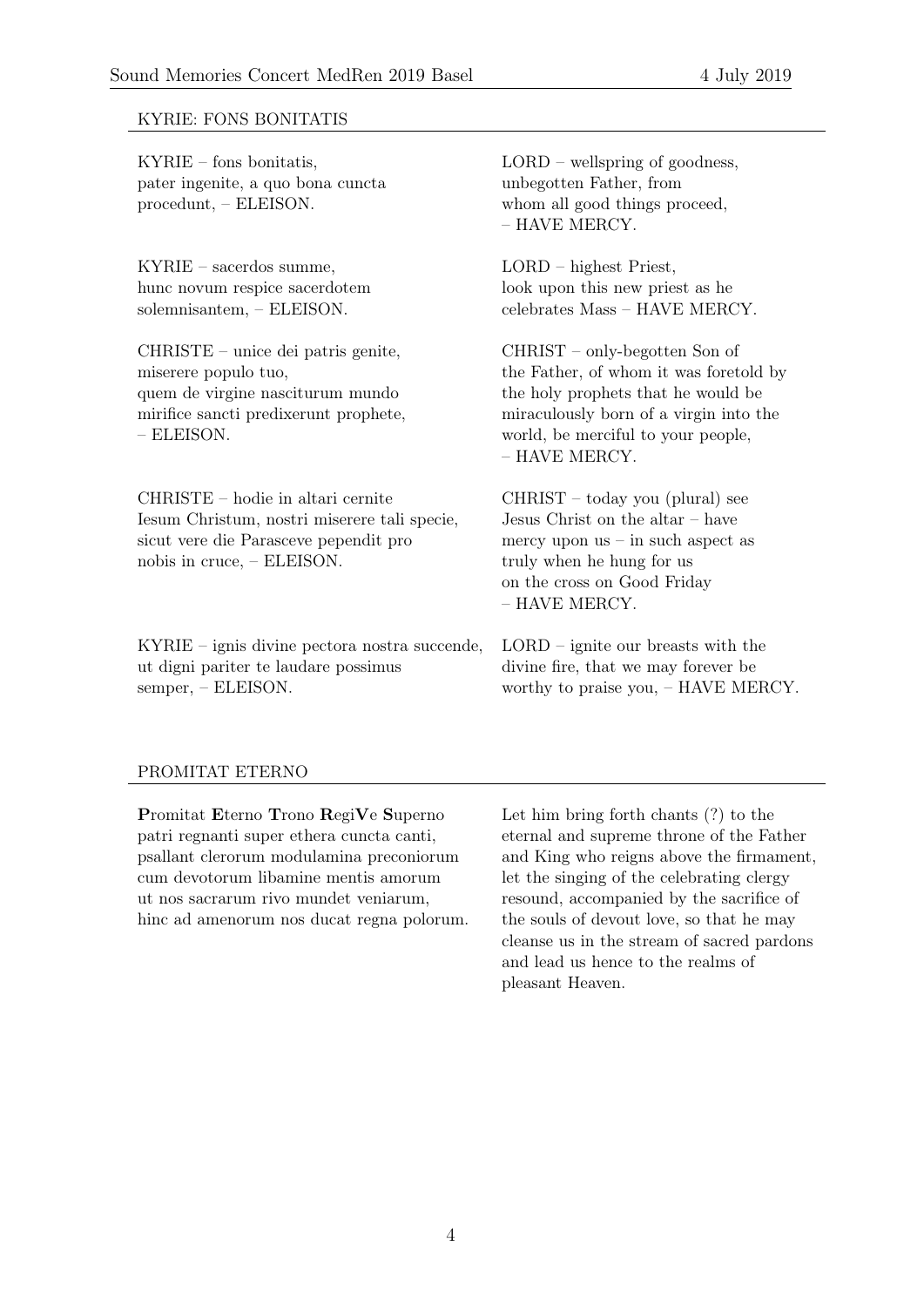# PROBLEUMATA ENIGMATUM

| Probleumata Enigmatum        | Veiled are the enigmatic problems      |
|------------------------------|----------------------------------------|
| <b>Typorum Reclusorum</b>    | of hidden symbols                      |
| Velata Stirpsque stemmatum   | as are the origins of family trees     |
| ex Iesse manatorum.          | that stem from Jesse.                  |
| Per ampla orbis spacia       | Across the vast space of the world     |
| hinc laudes sint Marie,      | may Mary be praised,                   |
| que facta dei gracia         | who, by the grace of God,              |
| est genitrix Messie.         | became mother of the Messiah.          |
| Produntur clare hodie        | Today clarifications are brought forth |
| et preterit figura,          | and symbolism fades away,              |
| dum regem parit glorie       | for Mary, the pure maiden,             |
| Maria, nympha pura.          | gives birth to the King of Glory       |
| Per ampla orbis spacia       | Across the vast space of the world     |
| Ex sobole Davitica           | Lo, the Saviour has shone forth        |
| illuxit, en, salvator,       | from the lineage of David,             |
| ex stella Iacobitica         | from the Star of Jacob                 |
| que deum presagatur.         | that prefigures God.                   |
| Per ampla orbis spacia       | Across the vast space of the world     |
| Stirps Iesse virgam floridam | The tree of Jesse in fertility         |
| fecunde propagavit           | put forth a flowering rod,             |
| que sine viro gravidam       | indicating Mary                        |
| Mariam designavit.           | pregnant without a man.                |
| Per ampla orbis spacia       | Across the vast space of the world     |

# PSALTERIIS ET TIMPANIS

Resultat Vox Serena resound together

virili sine semine, without a man's seed. testatur ut Abdias. as attested by Obadiah.

O, flos Maria virginum, O Mary, flower of virgins, cunctorum, placa dominum placate the Lord

**P**salteriis Et Timpanis The bright voices of the faithful fidelium, et simbalis, with psalteries, drums and cymbals, resultat vox serena. the bright voices of the faithful resound,

Nam nascitur de virgine for the Virgin has given birth Ihesus, verus Messias, to Jesus, the true Messiah,

clerorumque lucerna and lantern of all the clergy, in curia superna. at the celestial court (for our sake).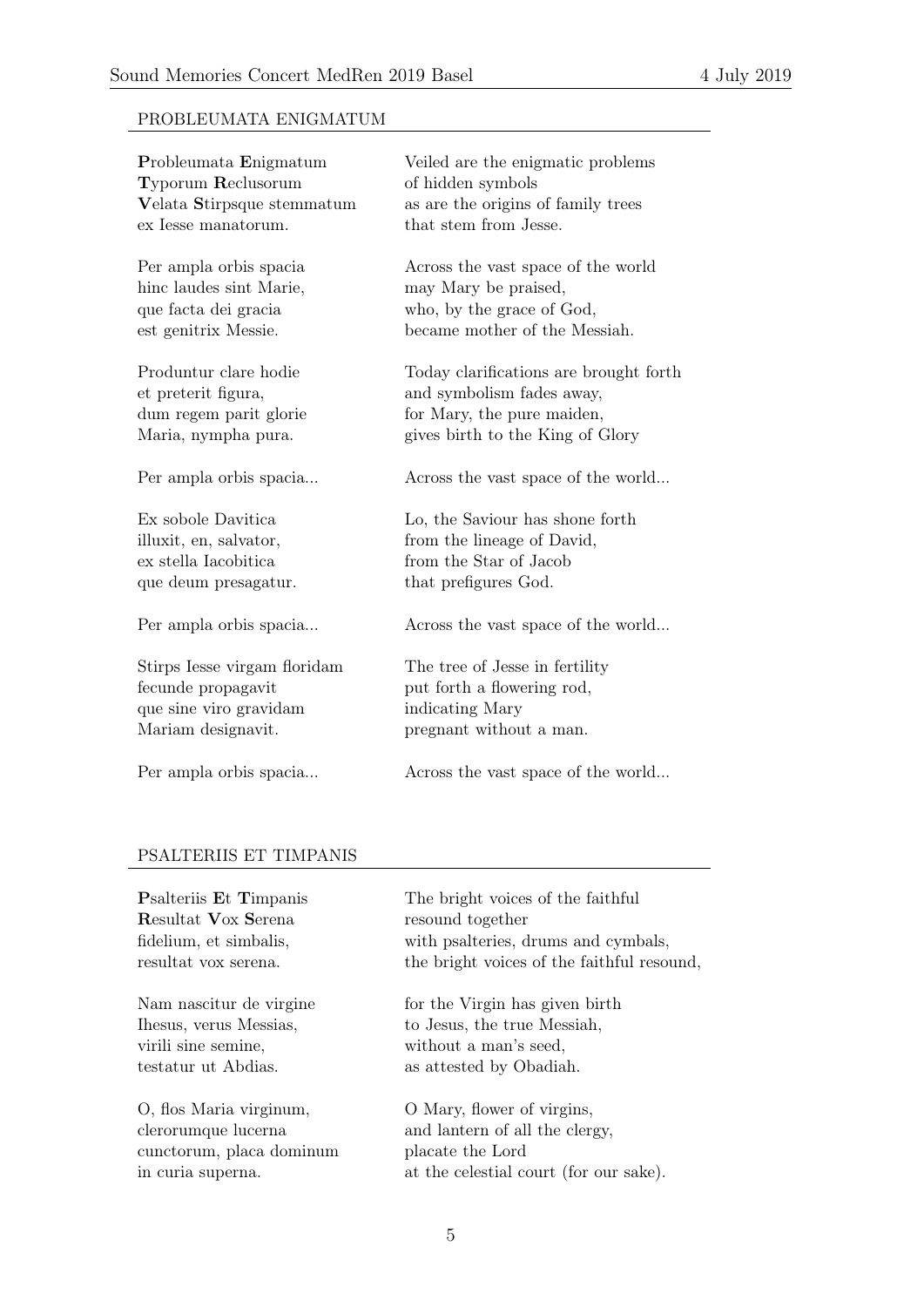## PLAUDE, EUGE, THEOTOCOS

Regina Virginum, Queen of virgins, Salus hominum Salvation of those in te confidencium! who confide in you.

sed misericordie but look upon them oculis hos respice. with merciful eyes.

Plaude, Euge, Theotocos, Rejoice, hurrah, Mother of God,

Te laudantes inspice, Look over those who praise you, miseros nec despice,  $\psi$  vet do not despise the wretched,

#### PSALMODIUM EXILERATUM

Psalmodium Exileratum Together, we shall utter Triphariali Resono a harmony of truly joyful,

et, defuncti, in celesti and, after death,

Verum Stipantes dei natum concordant, threefold psalmodies promemus vite consono, for the newborn God of Life.

Ut per ipsum a scelesti So that we may be evermore liberemur scoria, liberated from the slag of sins, collocemur gloria. come together in the celestial glory.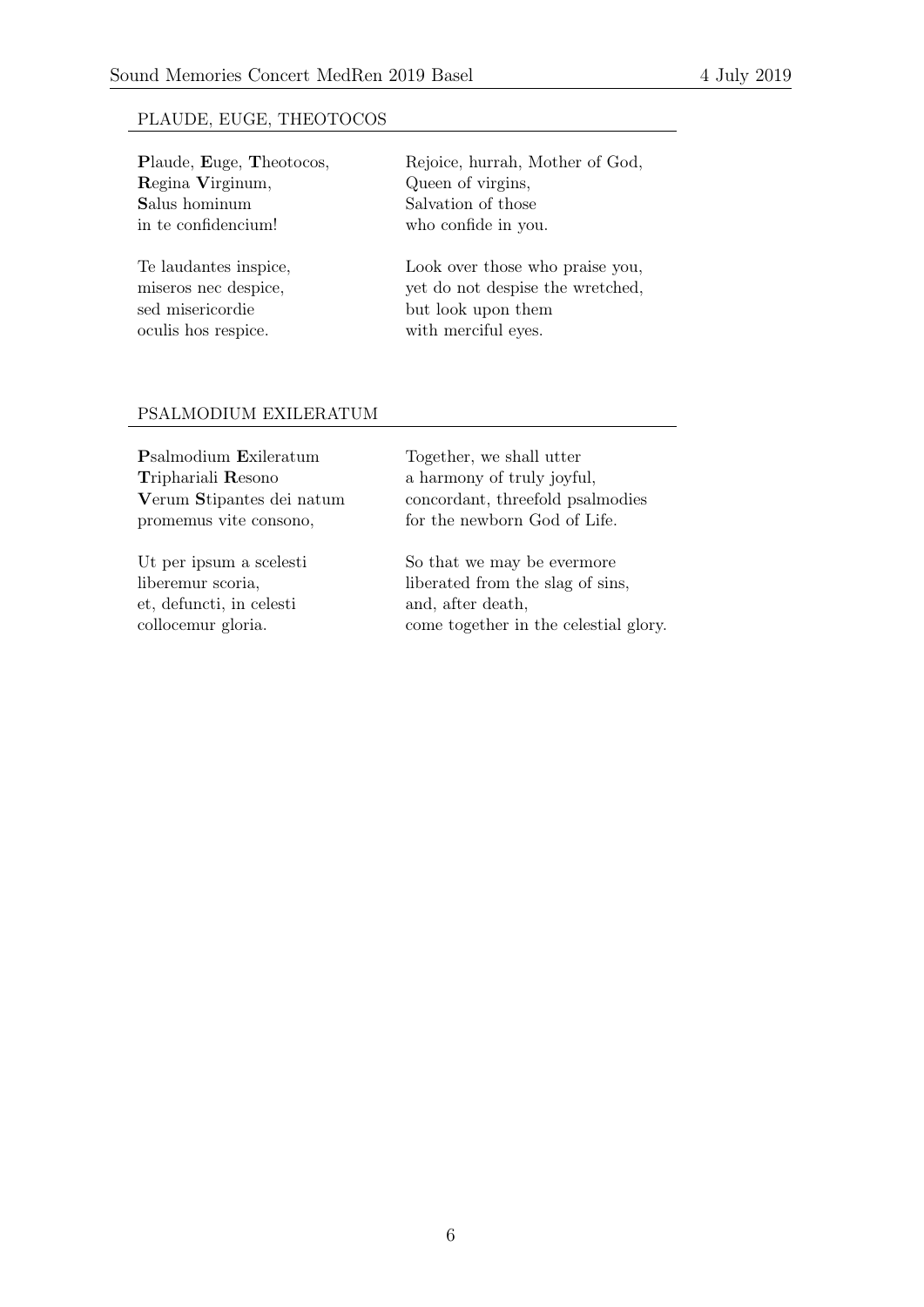## PNEUMA – VENI – PARACLITO – DATOR

**P**neuma Eucaristiarum, Spirit of the Eucharist,

tis lustrare numine. with your divine will.

marcescentis anime.  $\qquad \qquad$  of the withering soul.

consolator orphanorum, comforter of orphans, erogator gracie. distributor of grace.

Veni, Vere Illustrator, Come, true enlightener, Luminis Muniminis,  $\delta$  of protecting radiance,

rorem divi numinis. The same dew of divine will.

veni, hec et expiare and to clear them

tibi pie reddant cuncti they may all render you

Numinum Celestium, heavenly powers,

corda veni et expiare ignite and purify

clerorum iubilamen; of the Holy Spirit;

Terram Rigans veniarum you who moisten the earth with the light Supernorum lumine,  $\qquad \qquad$  of the mercies of those above,

mentes veni caligantes, come to illuminate minds in darkness, lugubrantes et arentes saddened and thirsty spirits

Veni, auctor caritatis, Come, origin of charity, perfla [h]ortum civitatis blow through the garden in the city

Veni, pater egenorum, Come, Father of those in need,

Lux Honoris, Erogator light of honor, distributor

Iugum leve et amenum for your yoke is light and pleasant reis prebens per serenum providing for sinners through the clear sky

Corda tetra perlustrare Come to enlighten filthy hearts molosis a sontibus, from the murderous hounds of hell,

ut abs sorde sic defuncti so that, thus cleansed, upon their death, grates in celestibus. The series of the heavens.

Dator, Eya, Graciarum, Come now, giver of graces, Rex Virtutis, Dux Eorum king of virtue, leader of those

**Z**eli igne inflammare Come, with the fire of zeal tuorum fidelium. the hearts of your faithful.

Paraclito tripudia May the jubilation of the clergy depromat et eulogia inspire praise and celebration

huic fidele consonet, faithfully concordant with this, in mente sed non discrepet, yet not divergent in the mind, vulgarium precamen. may the prayer be of the common people.